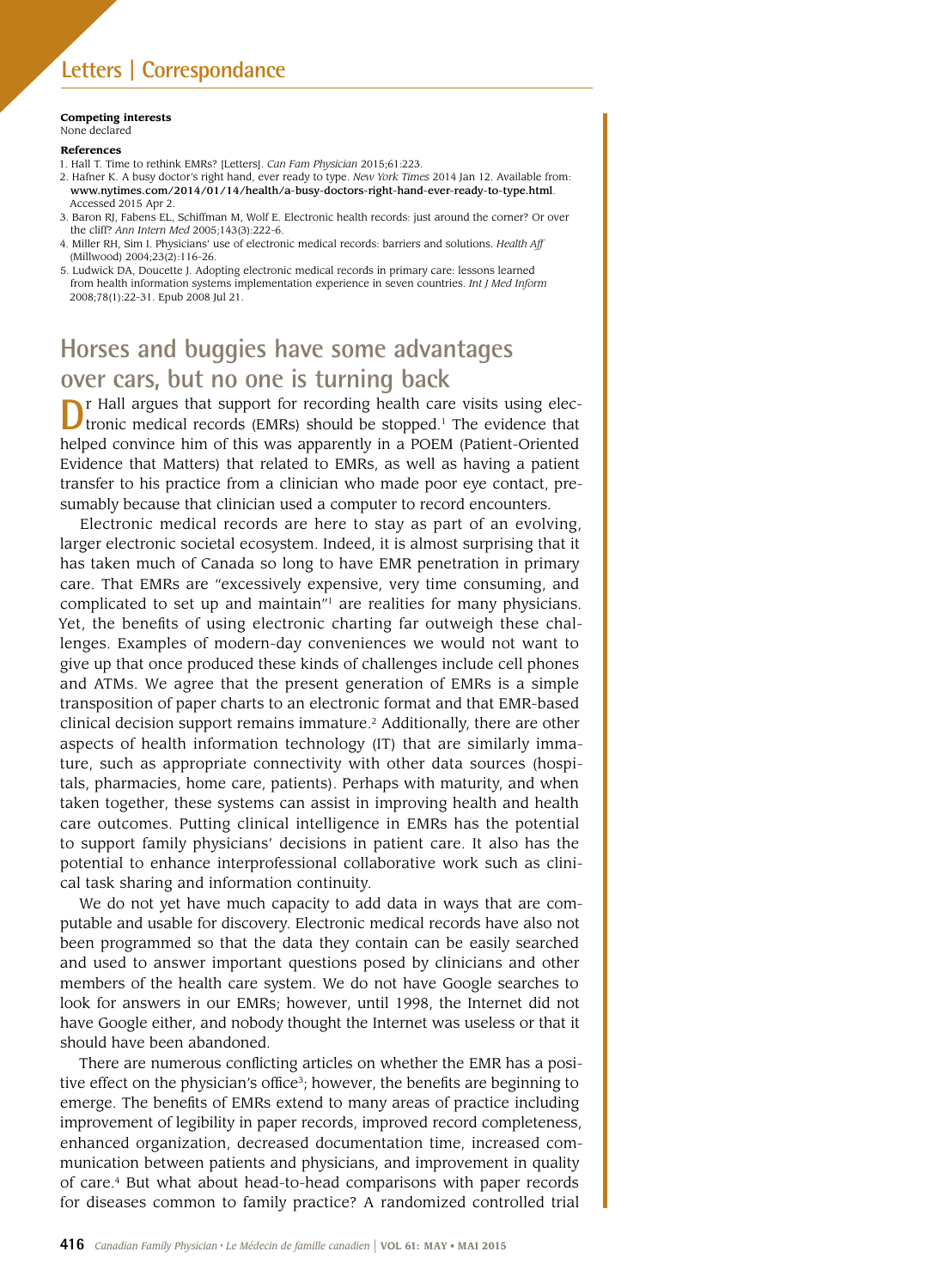comparing electronic health records with decision support to paper records showed that they improved the 2 most important outcomes—blood pressure and glucose but the study was not adequately powered to discover a mortality benefit (as that would take many years).<sup>5</sup>

In terms of physician-patient communication, a systematic review found that the use of EMRs did not impede communication between patients and their physicians—instead, it was found that physicians using EMRs promoted questions from their patients.<sup>4</sup>

One patient's experience does not demonstrate that negative patient outcomes are due to the use of an EMR. There might be other explanations. A clinician could avoid meaningful patient-centred care by focusing on typing in an EMR or, in a positive case, share the EMR screen with the patient or use the resources available to provide the patient with helpful information. The literature demonstrates that most patients have positive perceptions of EMRs.<sup>6</sup> In an observation of consultations, one study found that issues did exist in terms of patient-centred care, but it did not propose a rejection of health IT as a solution; instead, it suggested that training in health IT use become more available.<sup>7</sup>

The assertion that money could be better spent elsewhere in the health care system could be refuted as well. In a recent focused review on the effects of primary care, Shi notes that high-quality primary care is "associated with enhanced access to healthcare services, better health outcomes, and a decrease in hospitalization and use of emergency department visits."8 Without EMRs, policy makers and funders would have scant real-world knowledge about what types of primary care improve the health of Canadians. In the era of paper charts we were mostly limited to administrative data (ie, insurancetype fee claims) and studies that involved highly controlled populations that did not reflect the complexity of primary care. The research being carried out by practice-based research networks such as the Canadian Primary Care Sentinel Surveillance Network are answering these questions with EMR data from primary care.<sup>9</sup> In its short existence the Canadian Primary Care Sentinel Surveillance Network has already validated its diagnostic definitions and casefinding algorithms, while furthering our understanding of the context of chronic disease epidemiology and management.8,10,11

Rather than discontinuing the use of EMRs, what we need is a renewed investment to bring our IT up to the level of other sectors in Canada. The interoperability and analytic capacity of our EMRs are 10 to 20 years behind manufacturing, airlines, banks, and virtually any retail transaction. In terms of health care IT, many countries are much further ahead of us;

nearly 100% of primary care physicians in Australia, the Netherlands, New Zealand, Norway, and the United Kingdom report using EMRs.<sup>12</sup> In Australia and New Zealand, more than 50% of physicians use EMRs with multifunctional health care IT capacity.12 In Canada, only 10% of physicians do.<sup>12</sup> Most of us carry around far more sophisticated devices in our pockets than the clinical systems we use to care for patients. Thus, far more investment is needed to bring us to a point where truly transformative change can happen and so we might begin to know where to effectively spend our limited health care budget.

*—Rick Birtwhistle MD CCFP —David Barber MD CCFP Kingston, Ont —Neil Drummond PhD Edmonton, Alta —Marshall Godwin MD CCFP St John's, Nfld —Michelle Greiver MD CCFP Toronto, Ont —Alexander Singer MBBCh BAO CCFP Winnipeg, Man —Marie-Thérèse Lussier MD MSc FCMF Montreal, Que —Donna Manca MD CCFP Edmonton, Alta —Nandini Natarajan MD CCFP Halifax, NS —Amanda Terry PhD London, Ont —Sabrina Wong RN PhD —Ruth Elwood Martin MD CCFP Vancouver, BC —Dee Mangin FRNZCGP DPH Hamilton, Ont*

#### **Acknowledgment**

Dr Birtwhistle is Chair of the Canadian Primary Care Sentinel Surveillance Network (CPCSSN) Eastern Ontario Network. Dr Barber is Network Director of the Eastern Ontario Network. Dr Drummond is Network Director of the Southern Alberta Primary Care Research Network. Dr Godwin is Network Director of CPCSSN Newfoundland. Dr Greiver is Network Director of the University of Toronto Practice-Based Research Network. Dr Singer is Network Director of the Manitoba Primary Care Research Network. Dr Lussier is Network Director of the Quebec Network. Dr Manca is Network Director of the Northern Alberta Primary Care Research Network. Dr Natarajan is Network Director of the Maritime Family Practice Research Network. Dr Terry is Network Director of the Deliver Primary Healthcare Information project. Drs Wong and Martin are Project Co-Leads of the CPCSSN British Columbia Primary Care Research Network. Dr Mangin is McMaster Site Lead of CPCSSN@MAC.

# **Competing interests**

None declared

## **References**

- 1. Hall T. Time to rethink EMRs? [Letters]. *Can Fam Physician* 2015;61:223.
- 2. Price M, Singer A, Kim J. Adopting electronic medical records. Are they just electronic paper records? *Can Fam Physician* 2013;59:e322-9. Available from: www.cfp.ca/content/59/7/e322.long. Accessed 2015 Apr 8.
- 3. Canada Health Infoway. *The emerging benefits of electronic medical record use in community-based care*. Toronto, ON: PricewaterhouseCoopers; 2013.
- 4. Holroyd-Leduc JM, Lorenzetti D, Straus SE, Straus SE, Sykes L, Quan H. The impact of the electronic medical record on structure, process, and outcomes within primary care: a systematic review of the evidence. *J Am Med Inform Assoc* 2011;18(6):732-7. Epub 2011 Jun 9.